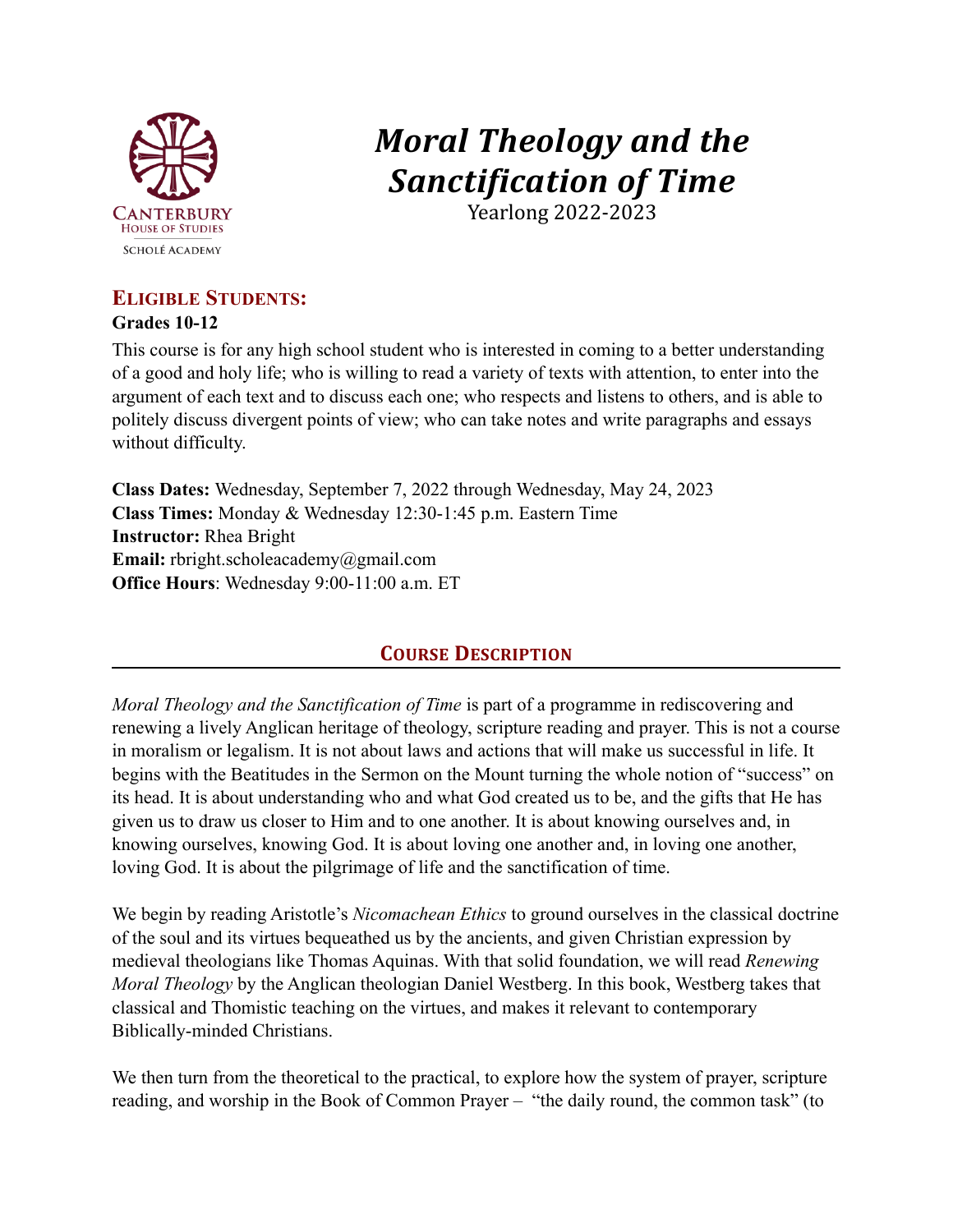quote Keble) – is specifically designed to educate our minds and discipline our wills to order our lives to holy living.

#### **SCHEDULE**

#### **CLASS SESSIONS DATES:**

Classes will take place on Monday & Wednesday 12:30-1:45 p.m. (ET) for 32 weeks.

**Orientation:** Monday August 29 at 12:30 p.m.

#### **Semester 1**:

September 7, 12, 14, 19, 21, 26, 28 October 3, 5, 10, 12, 17, 19, 24, 26, 31 November 2, 7, 9, 14, 16, 28, 30 [Thanksgiving Break: Nov. 21-25] December 5, 7, 12, 14 [Christmas Break: Dec. 19-Jan. 6] January 9, 11, 16, 18

#### **Semester 2**:

January 23, 25, 30 February 1, 6, 8, 13, 15, 27 [Winter Break: Feb. 20-24] March 1, 6, 8, 13, 15, 20, 22, 27, 29 [Holy Week Break: April 3-7] April 10, 12, 17, 19, 24, 26 May 1, 3, 8, 10, 15, 17, 22, 24

*\*Please note that dates are subject to change as the instructor's circumstances might dictate (e.g. illness, family emergency). Any classes canceled by the instructor will be made up in some other way.*

#### **QUARTER 1**

1. Aristotle, *Nicomachean Ethics*

#### **QUARTER 2**

- 1. Moral Theology: Tradition and Prospects
- 2. Purpose, Reason and Action
- 3. The Process of Practical Reason
- 4. How to Evaluate Good and Bad Actions
- 5. Actions, Dispositions and Character
- 6. The Reality of Sin
- 7. God's Will and God's Law

#### **QUARTER 3**

## **COURSE MAP**

- 1. Moral Dispositions for Acting Well
- 2. Wisdom in Action
- 3. Justice
- 4. Fortitude
- 5. Self-Control
- 6. Faith
- 7. Love
- 8. Hope

#### **QUARTER 4**

- 1. Common Prayer and the Daily Offices
- 2. The Office Lectionary
- 3. The Psalter
- 4. The Liturgical Year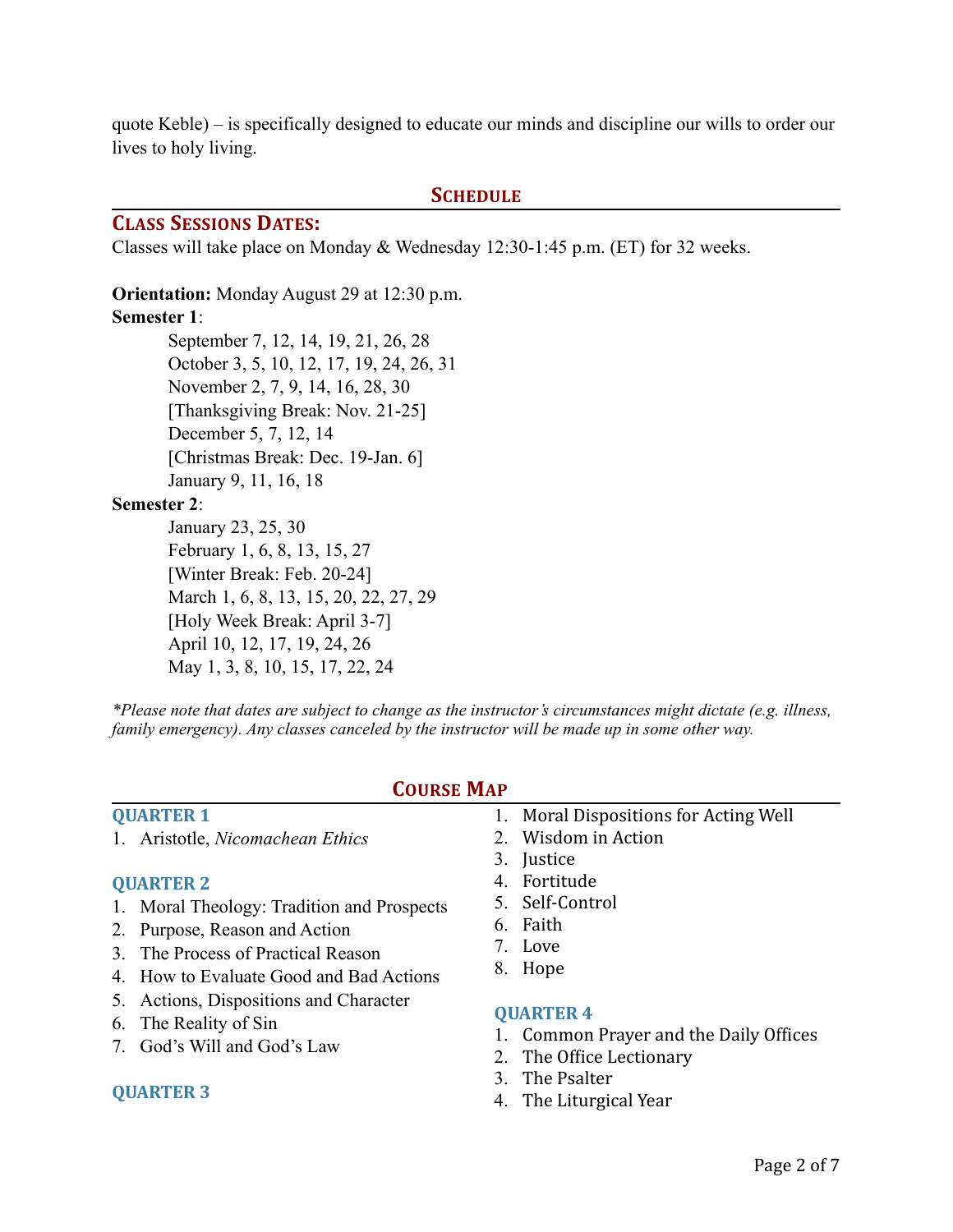- 5. The Holy Communion
- 6. The Eucharistic Lectionary
- 7. The Other Rites of the Church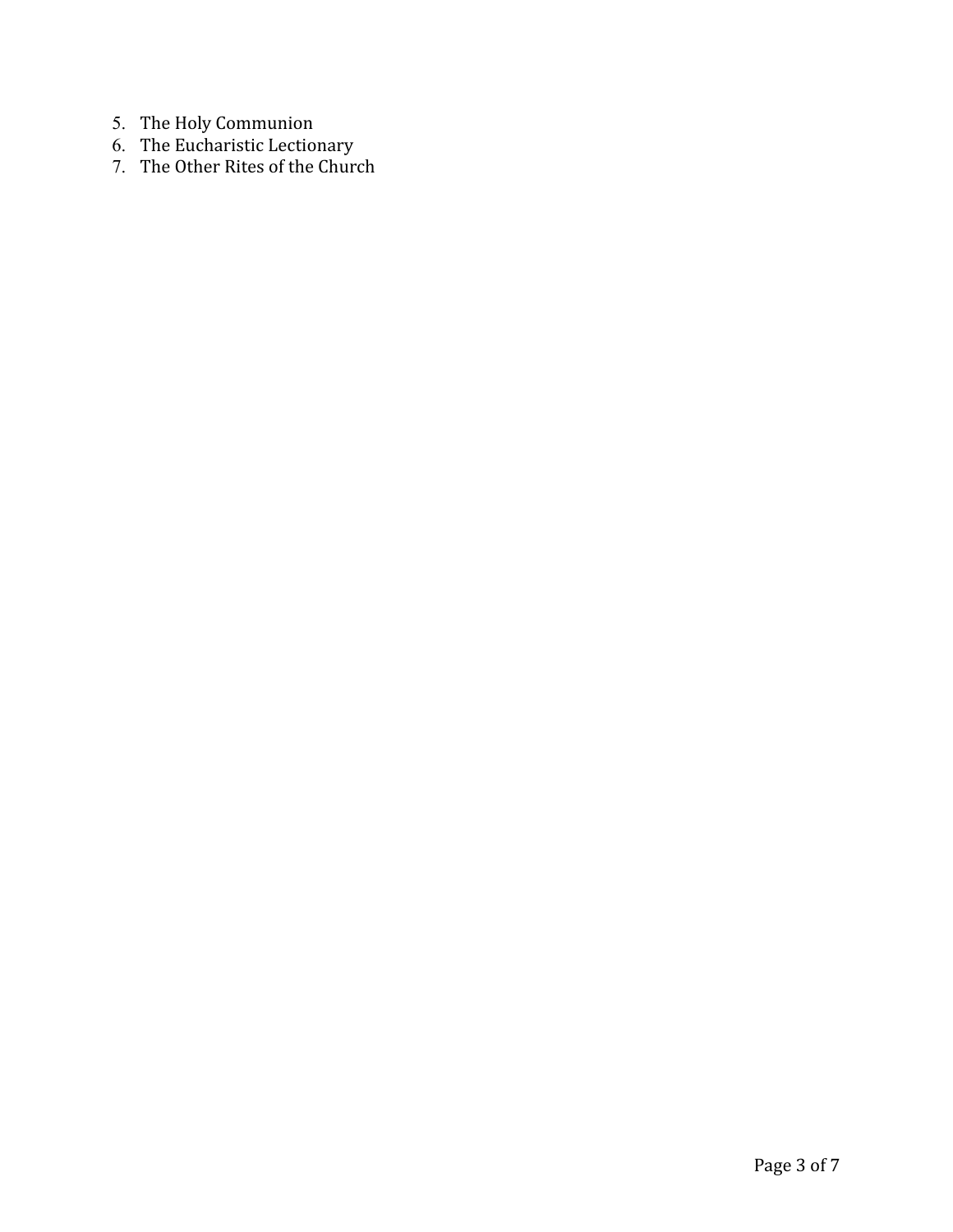## **COURSE READING**

#### **COURSE TEXTS:**

Note that it is essential to get the correct translation of Aristotle in print. Kindle editions are often not the same translation. Use the ISBN to purchase a print copy.

| 1. Aristotle, <i>Nicomachean Ethics</i> . Translated by Terence Irwin. | ISBN 978-1624668159 |
|------------------------------------------------------------------------|---------------------|
| Hackett Publishing Co.                                                 |                     |
| 2. Daniel A Westberg, Renewing Moral Theology. IVP Academic.           | ISBN 978-0830824601 |
| 3. The 1662 Book of Common Prayer, International Edition. IVP          | ISBN 978-0830841929 |
| Academic, 2021                                                         |                     |

4. A Bible (any version is fine*)*

## **STUDENT MASTERY**

This class is intended to be part of a life-long journey of discovery and sanctification, with the specific goals that students:

- 1. Understand the western doctrine of the soul, grounded in Plato and Aristotle, consistent with the Holy Scriptures and developed by Augustine of Hippo and Thomas Aquinas.
- 2. Know what is meant by the cardinal virtues.
- 3. Understand what is meant by the theological virtues.
- 4. Understand the intent of the English reformers in producing the Book of Common Prayer.
- 5. Appreciate and make use of the Anglican system of daily scripture reading, and praying daily using the words of scripture.
- 6. See in the services of the Church the formation and strengthening of the theological virtues of faith, hope, and charity.
- 7. Think seriously and care deeply about the most important things in life: what it means to be fully human; how we are to love God and one another.

## **ASSIGNMENTS**

#### **Reading Assignments:**

Students will be given a reading assignment for each class, accompanied by a few questions intended to direct the student to what is most important in the reading for the purposes of this course. Students will also be directed at times to mark in their text in order to make note of key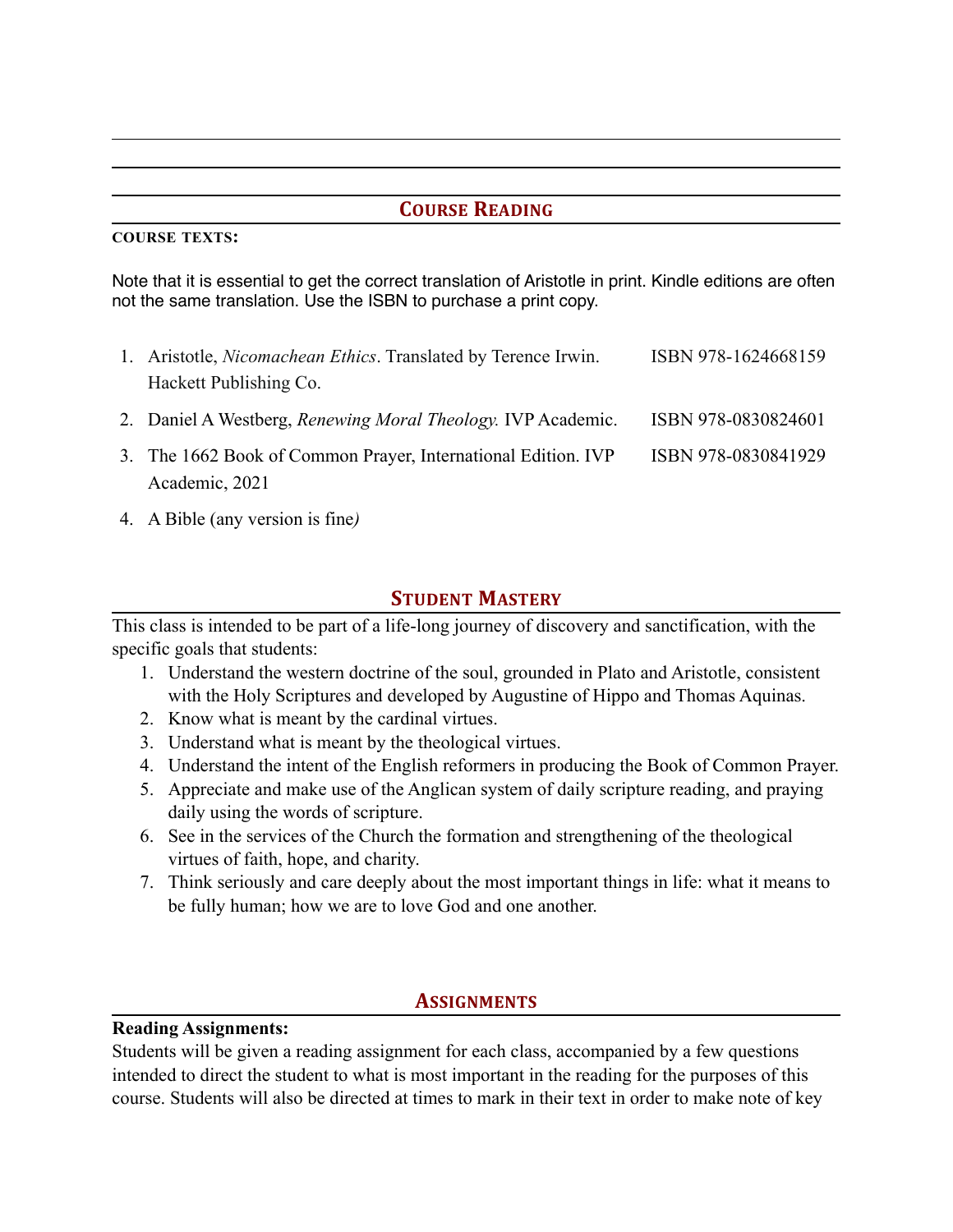names or terms. Students should expect to spend almost as much time preparing for class as they will spend in class.

#### **Class Discussion and Note-taking:**

Class time will be spent drawing out the essential meaning of the readings through Socratic discussion. Students will be directed to take additional notes as necessary.

#### **Commonplace Journal:**

At the end of each class, student will be directed to write a few sentences summarizing one or two of the main points of the reading and discussion in a commonplace journal. This journal will become a helpful tool for the student to write short essays on assigned topics. Whenever possible, there will be some time at the end of class given to the students to work on this. Journal entries should be sent to Mrs. Bright by noon the next day for comment and approval.

#### **Tests and Writing Assignments:**

Students will be asked to write short essays at the end of each quarter on selected topics in order to cement and clarify their understanding and to develop their writing skills. They will be given clear instructions about what is expected, and will receive feedback on the content of the composition and on their spelling, grammar, writing style and clarity. There will also be occasional tests on factual information.

## **GRADING**

The *Anglican Foundations* course through the Canterbury House of Studies at Scholé Academy is intended to engage and invite students to read, to think, to question and to express their thoughts in discussion and writing, and these are activities that do not always lend themselves to easy evaluation and assessment. These are not quantifiable activities. Nonetheless, we also recognize the need or desire for grades, so traditional numeric or letter grades will be provided and readily accessed on the *Anglican Foundations* Schoology page. Additionally, Schole will provide a transcript of that grade to the requesting parent at the end of the year.

Student grades will be comprised of:

- 1. Daily Summaries: 35%
- 2. Class Participation: 25%
- 3. Writing Assignments: 40%

#### **EXPECTATIONS OF STUDENTS**

1. Students are expected to come to class prepared: with reading assignments completed and contemplated, all materials present, and ready to actively participate.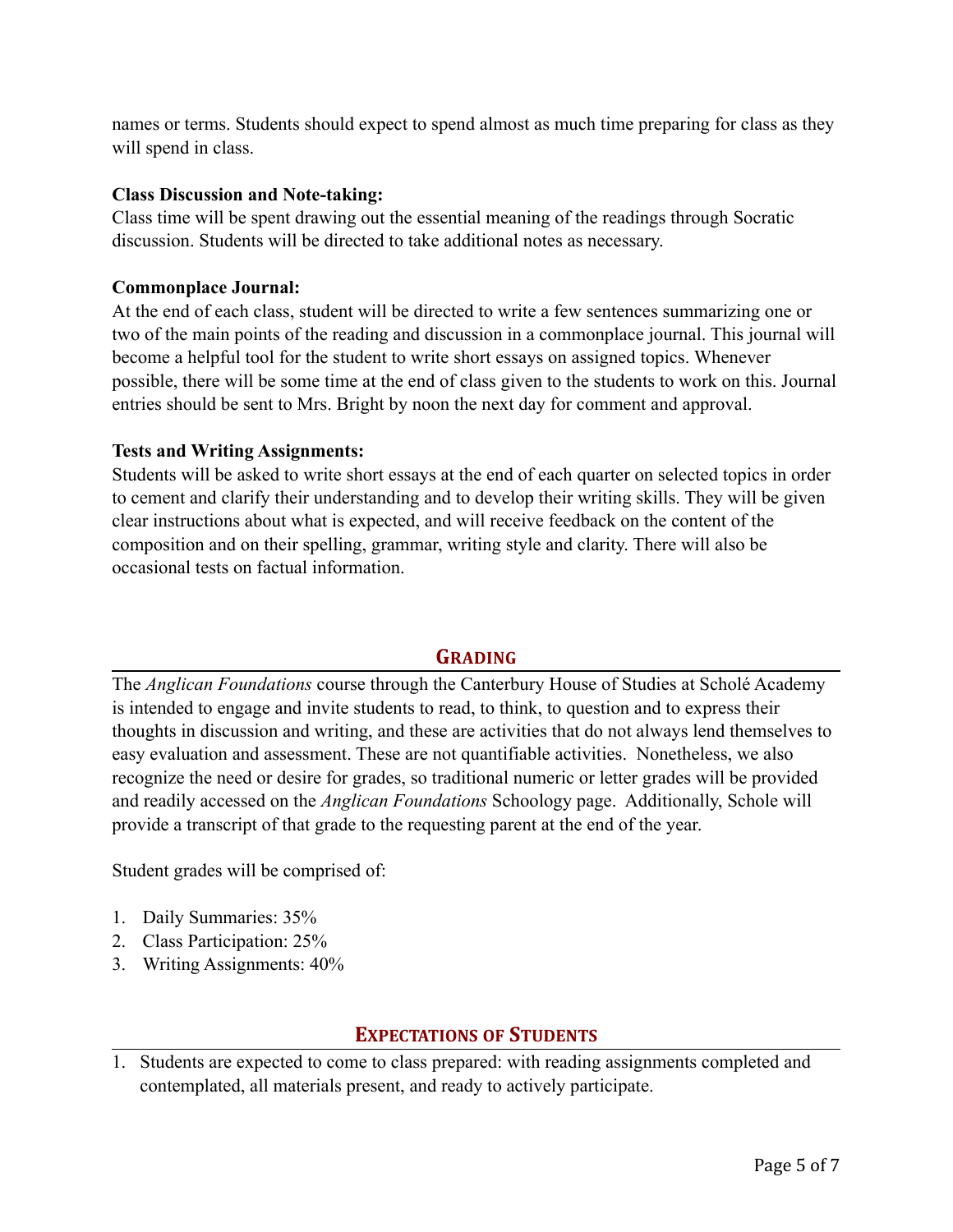- 2. Students are expected to be engaged: listening carefully, asking and answering questions, and thinking about the matters under discussion.
- 3. Students are expected to take notes on important and relevant content in an organized way so those notes can be consulted for assignments and assessments.
- 4. Students are expected to submit written assignments on time, completed neatly and thoroughly.
- 5. Students are expected to act responsibly: to let the teacher know if he or she will be absent and seek a way to make up for the lost class; to keep up with all reading and writing assignments, and ask for guidance and direction from the teacher whenever necessary.
- 6. Students are expected to be respectful to their teacher, their classmates and the material.
- 7. Students are expected to submit their work by scanning it and uploading it into the Schoology assignment window.

## **ACADEMIC DISHONESTY**

Students will sometimes take assessment tests and/or quizzes privately at home. Students are on their honor to abide by [Scholé Academy's Learning Philosophy](http://www.scholeacademy.com/student-parent-handbook/) which assumes the personal cultivation of Student-Virtues described in the Student-Parent Handbook.

Additionally, plagiarism is a serious and punishable offense. Proper citation of all sources is essential to the academic endeavor. Remember to cite any source if the information is not common knowledge or is an opinion obtained through any source. A plagiarized assignment will result in a failing grade. Students should consult their chosen style manual (see Student Expectations above) for specific direction on obtaining, quoting and paraphrasing sources.

## **THE VIRTUAL CLASSROOM**

We will be using the free online "virtual classroom" software provided by Zoom, one of the leading companies that provides such software. The virtual classroom will provide students with interactive audio, text chat and an interactive whiteboard in which texts, diagrams, video and other media can be displayed and analyzed. We will provide students with a link (via email) that will enable students to join the virtual classroom.

Specific information regarding the technology used by Scholé Academy (including required technology) can be found by visiting the [Technology in the Classroom](http://www.scholeacademy.com/student-parent-handbook/) section of the Student Parent Handbook.

Students will submit documents by scanning and uploading them to their personal computer, then attaching those files as .pdfs to an email. They will submit their work to the Anglican Foundations Schoology assignment page (access granted after enrollment is secured).